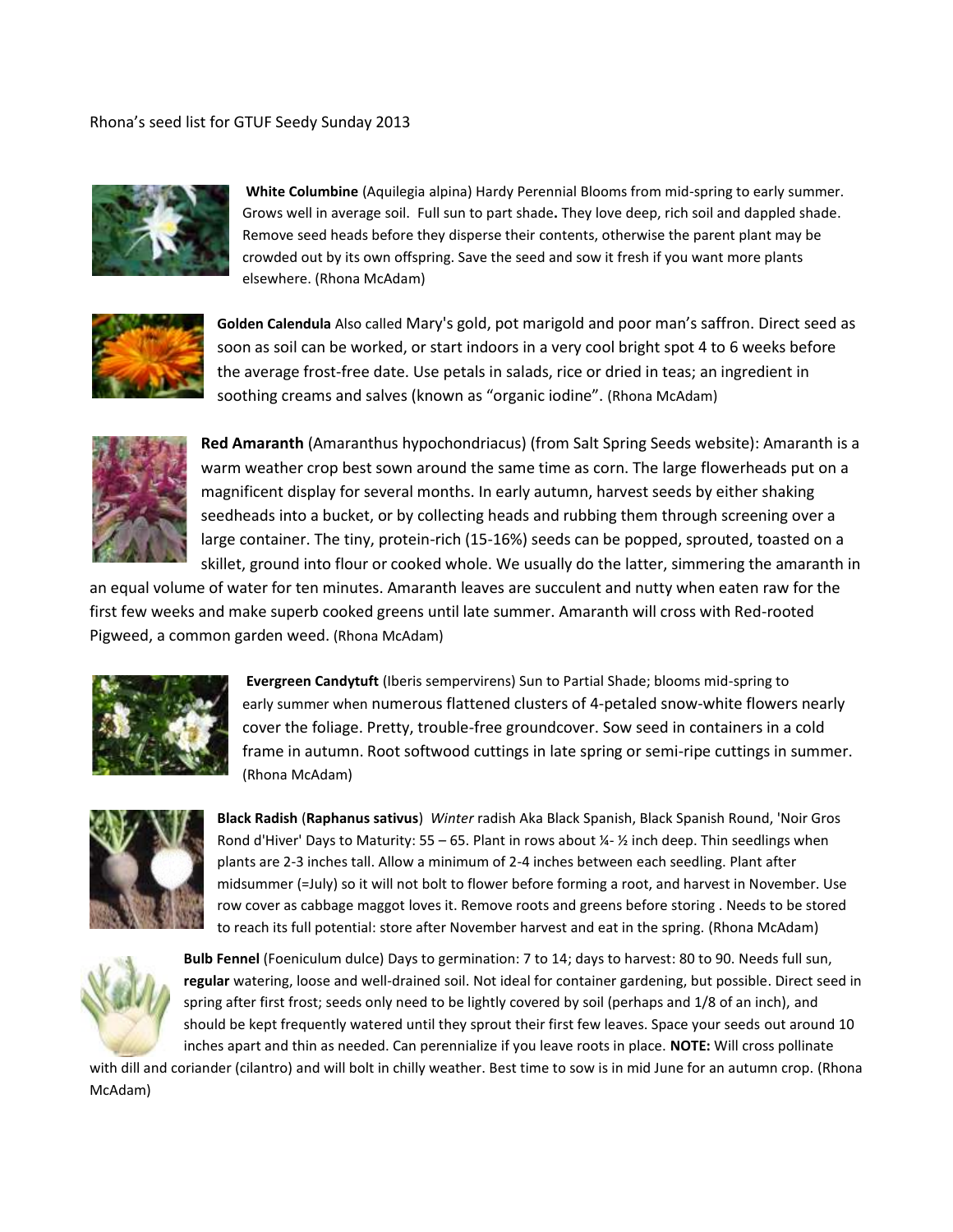







during August to ensure a decent harvest. They don't tolerate hot sun and a hard drought will kill them. They set tubers in September. Harvest when they die back, before hard frost (November or so) can damage the tubers. Size up to 8cm/2 inches or so; most will be smaller. Save the smallest for seed stock. Store in a cool, dry place out of direct sunlight. Cook as you would small potatoes. (Rhona McAdam)

**Celery** Start indoors 10 - 12 weeks before last frost. Place several seeds per cell. Light is required for the seeds to



germinate, so don't plant too deeply. 50 percent germination is average rate for this crop. Usual seed life: 3 years. Keep soil moist and warm until seeds germinate (2 - 3 weeks). After germination, grow indoors in a cool area (about 60º F to 70º F). Thin plants to one per cell. Keep transplants very moist and plant into plenty of compost and rotted manure (heavy feeder). Celery requires a long growing season with cool temperatures; can withstand light frosts. Optimum growth occurs at air temperatures of 60° to 70° F (16° to 21° C). Celery needs lots of water during the growing season to stay tender and flavorful. Mulch and plant seedlings fairly close together as dense growth will help

shade out weeds and keep soil moist and cool. Plants are ready to harvest 90 to 120 days after transplanting. Cut individual stalks as needed, starting with the outer, or cut the root of the plant just below the crown. Blanching is not necessary but it does improve flavour. (Rhona McAdam)



**Tequila Sunrise Peppers** Ornamental pepper that is sweet and delicious. Carrot shaped 5" long peppers are borne on sturdy plants. Fruits ripen from deep green to golden-orange. Firm crunchy flesh is mildly peppery and sweet. Delicious as a frying pepper or eaten fresh. 60-78 days from transplant. START INDOORS 8 weeks before last frost GERMINATION 14 Days PLANT OUTDOORS 12-24" Apart LIGHT Full Sun. (Rhona McAdam)



**Lemon Tomato** 85 days, **indeterminate**. Vigorous, regular leaf plants produce small to medium fruits that are yellow, globe-shaped, juicy, sweet. Fruits weigh two to four ounces and grow in clusters of three to six fruits. (Rhona McAdam)



**Speckled Roman Tomato.** Days to Maturity: 75-80. Indeterminate. Very unusual and beautiful paste or salad tomato with an excellent sweet and savory flavour. Crack resistant, heavy producer. COLOUR: red streaked with orange. SHAPE:oblong. SIZE: medium (under one pound). (Rhona McAdam)



**Bull's Heart Tomato.** Days to Maturity: 85-90. Indeterminate Russian variety. Stake well as it yields 1 to 2-pound, oxheart-shaped, pink fruit with few seeds and great taste. (Rhona McAdam)